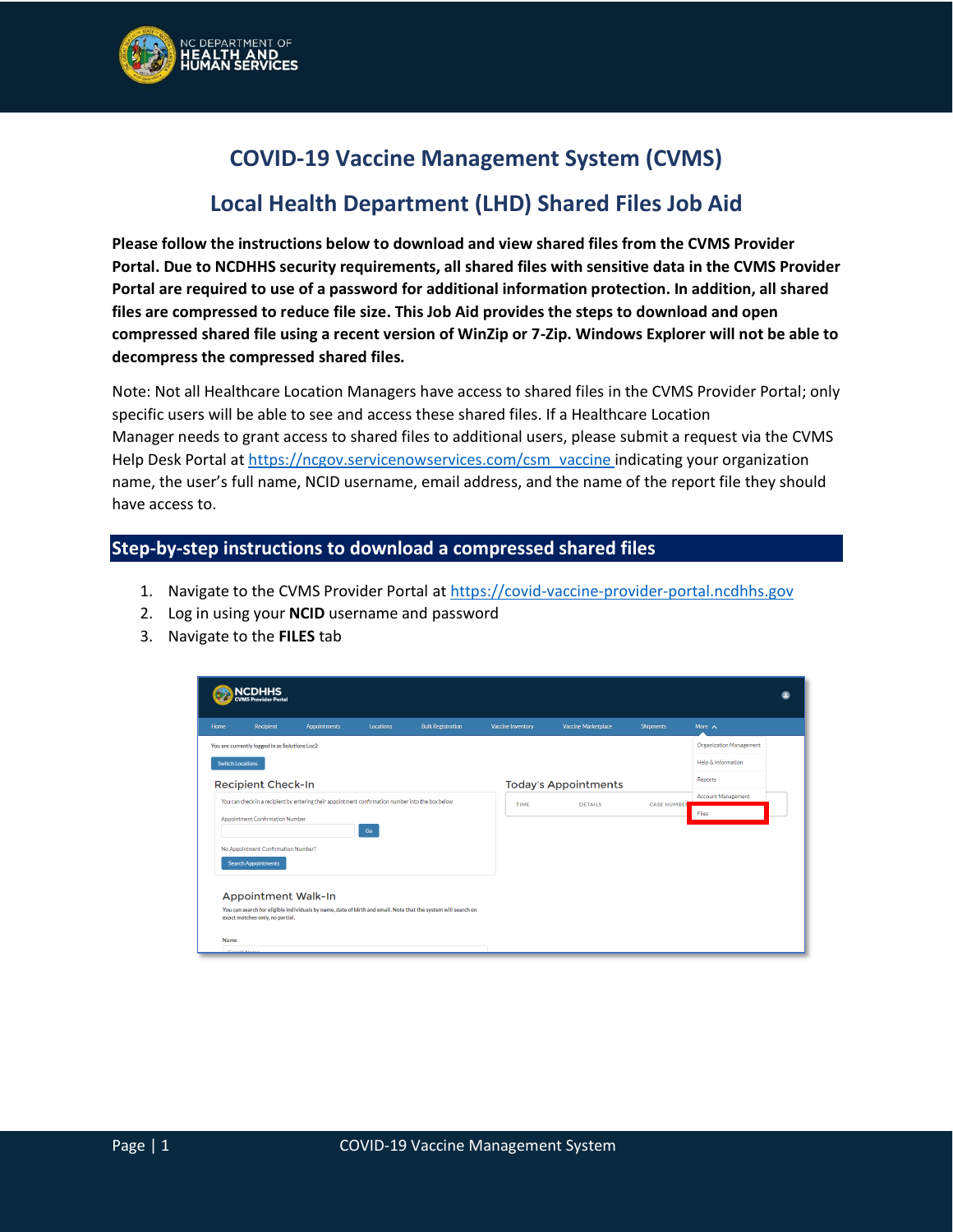

4. From the files tab, Select the **LIBRARIES** tab on the left and locate the appropriate folder

| <b>NCDHHS</b><br>CVMS Provider Portal                  |                                 |           |                          |                   |                      |                  |                                         | $\bullet$            |
|--------------------------------------------------------|---------------------------------|-----------|--------------------------|-------------------|----------------------|------------------|-----------------------------------------|----------------------|
| Recipient<br>Home                                      | Appointments                    | Locations | <b>Bulk Registration</b> | Vaccine Inventory | Vaccine MarketPlace  | <b>Shipments</b> | More $\vee$<br><b>PERSONAL PROPERTY</b> |                      |
| Files<br>Libraries<br>1 item . Sorted by Last Activity |                                 |           |                          |                   |                      |                  |                                         |                      |
| Owned by Me                                            | Name                            |           |                          |                   | <b>Last Activity</b> |                  |                                         |                      |
| Shared with Me                                         | Demo Report Folder<br><b>To</b> |           |                          |                   | 7/16/2021, 12:51 PM  |                  |                                         | $\blacktriangledown$ |
| Recent                                                 |                                 |           |                          |                   |                      |                  |                                         |                      |
| Following                                              | r.                              |           |                          |                   |                      |                  |                                         |                      |
| Libraries                                              |                                 |           |                          |                   |                      |                  |                                         |                      |
|                                                        |                                 |           |                          |                   |                      |                  |                                         |                      |
|                                                        |                                 |           |                          |                   |                      |                  |                                         |                      |
|                                                        |                                 |           |                          |                   |                      |                  |                                         |                      |
|                                                        |                                 |           |                          |                   |                      |                  |                                         |                      |

5. Locate the report you wish to access then select the arrow to the right of the report and select **DOWNLOAD**

|                                                    | <b>NCDHHS</b><br>CVMS Provider Portal |                     |           |                          |                   |                      |                  |             | $\bullet$                                           |
|----------------------------------------------------|---------------------------------------|---------------------|-----------|--------------------------|-------------------|----------------------|------------------|-------------|-----------------------------------------------------|
| Home                                               | Recipient                             | <b>Appointments</b> | Locations | <b>Bulk Registration</b> | Vaccine Inventory | Vaccine Market Place | <b>Shipments</b> | More $\vee$ |                                                     |
| Files - Libraries<br>Demo Report Folder<br>3 items |                                       |                     |           |                          |                   |                      |                  |             |                                                     |
| Owned by Me                                        |                                       | Title +             |           |                          |                   | Last Modified Date   |                  |             |                                                     |
| Shared with Me                                     |                                       | testing report 5    |           |                          |                   | 7/16/2021, 12:50 PM  |                  |             | $\blacktriangledown$                                |
| Recent<br>Following                                |                                       | testing report 5    |           |                          |                   | 5/19/2021.11:17 AM   |                  |             | $\blacktriangledown$                                |
| Libraries                                          |                                       | testing report 5    |           |                          |                   | 7/16/2021.12:51 PM   |                  |             | ы                                                   |
|                                                    |                                       |                     |           |                          |                   |                      |                  |             | Download <sub>B-</sub><br>View File Details<br>Move |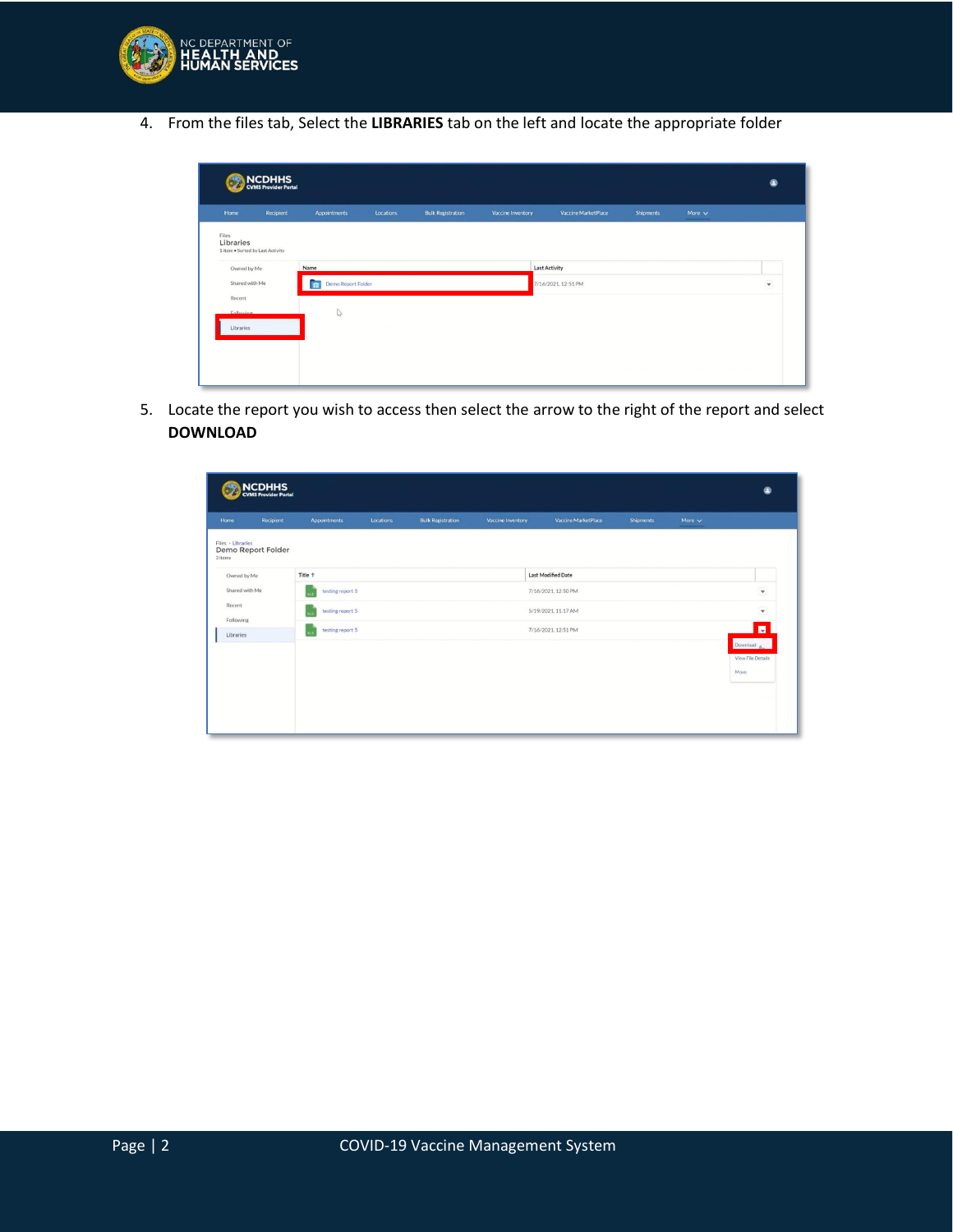

6. If your file is password protected, then you will need a password and a recent version of WinZip or 7-Zip to decompress the file.

*Note: The password for the protected file will be communicated in a separate email*

|                              | <b>NCDHHS</b><br><b>CVMS Provider Portal</b> |                     |                             |                                                          |                                                 |                         |                    |                                   | ◉                    |
|------------------------------|----------------------------------------------|---------------------|-----------------------------|----------------------------------------------------------|-------------------------------------------------|-------------------------|--------------------|-----------------------------------|----------------------|
| Home                         | <b>Recipient</b>                             | <b>Appointments</b> | Locations                   | <b>Bulk Registration</b>                                 | Vaccine Inventory                               | Vaccine MarketPlace     | <b>Shipments</b>   | More $\vee$                       |                      |
| Files > Libraries<br>3 items | Demo Report Folder                           |                     |                             |                                                          |                                                 |                         |                    |                                   |                      |
| Owned by Me                  |                                              | Title 1             | $+ 8 + 1$<br>File:<br>Home: | Share<br>View                                            | Downloads<br>Extract<br>Compressed Folder Tools |                         | $\sim$             | $\square$<br>$\times$<br>$\vee$ 0 |                      |
| Shared with Me               |                                              | testing report 5    |                             |                                                          |                                                 | U                       | C Search Downloads |                                   | $\mathbf{v}$         |
| Recent                       |                                              | testing reg         |                             | WinZip - Password for file: smoketest-2021-10-01.csv.zip | $\times$                                        | $\sim$<br>Date modified | Size               | Type                              | $\blacktriangledown$ |
| Following                    |                                              | testing reg         | Enter password:             | A password is required to decrypt files<br>$\mathcal{L}$ |                                                 | 10/7/2021 10:39 AM      |                    | 1 KB Compressed (zippe            | $\mathbf{v}$         |
| Libraries                    |                                              |                     |                             |                                                          | csy                                             | 10/7/2021 10:38 AM      | $2$ KB             | Compressed (zippe)                |                      |
|                              |                                              |                     |                             |                                                          |                                                 | 10/7/2021 10:35 AM      | 14 KB              | Microsoft Excel Wo                |                      |
|                              |                                              |                     | Hide the password           |                                                          |                                                 | 10/7/2021 7:59 AM       | 23 KB              | Microsoft Word Do                 |                      |
|                              |                                              |                     |                             |                                                          | OK                                              | 10/7/2021 10:44 AM      |                    | 14 KB Microsoft Excel Wo          |                      |
|                              |                                              |                     |                             |                                                          | <b>PT SURFROOT CUC IT IUTU</b>                  | 10/1/2021 9:07 PM       |                    | 2 KB Microsoft Excel Cor          |                      |
|                              |                                              |                     |                             |                                                          |                                                 |                         |                    |                                   |                      |
|                              |                                              |                     |                             |                                                          |                                                 |                         |                    |                                   |                      |
|                              |                                              |                     |                             |                                                          |                                                 |                         |                    |                                   |                      |
|                              |                                              |                     |                             | $\vee$ <                                                 |                                                 |                         |                    | $\rightarrow$                     |                      |
|                              |                                              |                     |                             | 6 items 1 item selected 527 bytes                        |                                                 |                         |                    | <b>BE</b>                         |                      |

- 7. To obtain a recent version of WinZip or 7-Zip, you can navigate to the [WinZip website](https://www.winzip.com/en/download/winzip/) or the [7-](https://www.7-zip.org/download.html) [Zip website](https://www.7-zip.org/download.html) and follow the download and installation instructions.
- *8.* After you download the shared file from the CVMS Provider Portal to your selected location, follow one of the two options below to decompress and access the shared file.

### **Option 1: Opening downloaded compressed file using WinZip**

If you choose to use WinZip to open the downloaded compressed shared file, follow these steps:

1. Right click on the file, select "WinZip". On the following picklist, select "Unzip to here".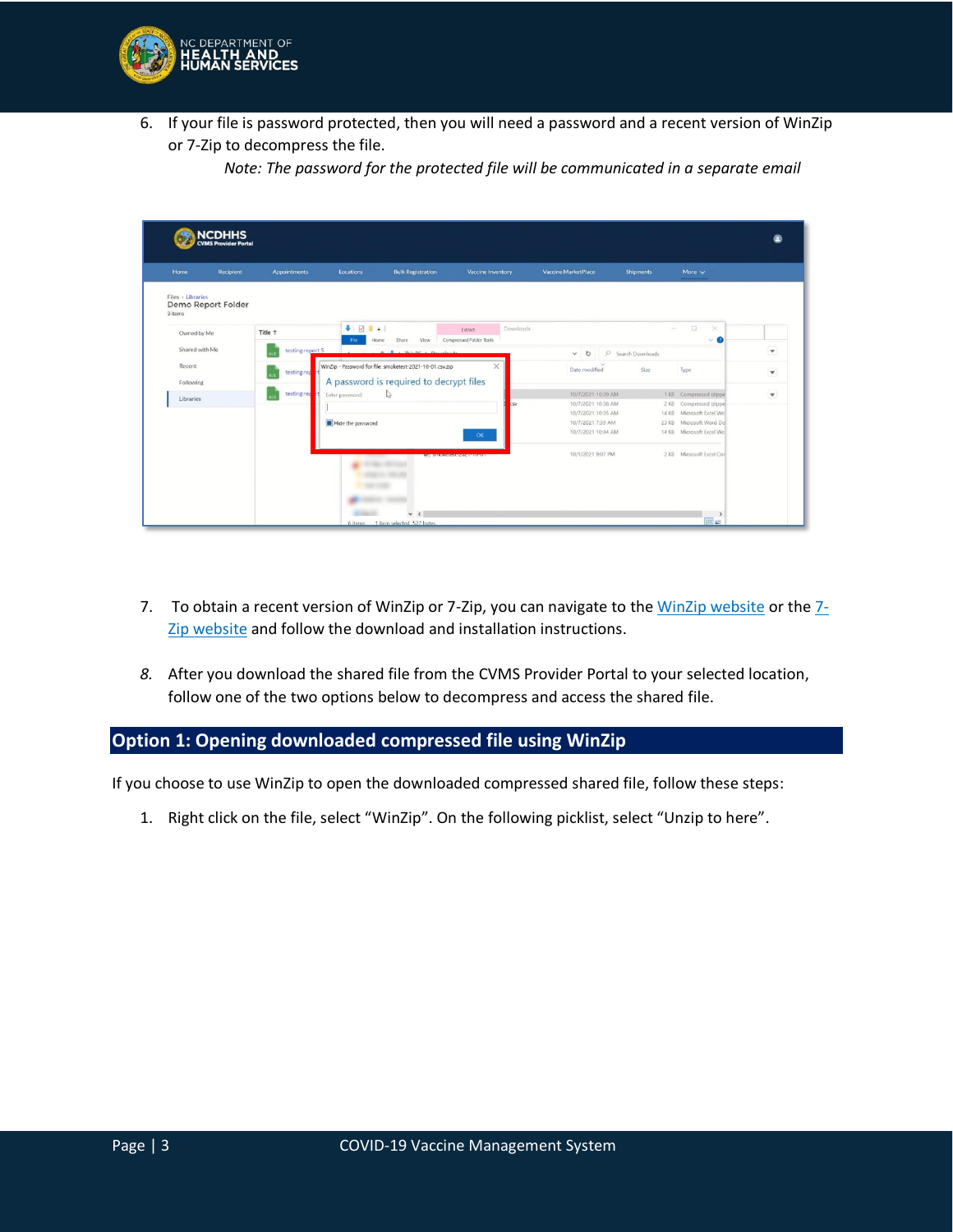

| <b>NCDHHS</b><br><b>CVMS Provider Portal</b> |                     |                           |                                                                      | <b>CRC SHA</b><br><b>O</b> Eraser<br>Pin to Start<br>WinZip<br>Scan with Microsoft Defender | $\sum$ Illumin to<br>Unzip to here N    |                                     |                                                                       | ◉                                                     |
|----------------------------------------------|---------------------|---------------------------|----------------------------------------------------------------------|---------------------------------------------------------------------------------------------|-----------------------------------------|-------------------------------------|-----------------------------------------------------------------------|-------------------------------------------------------|
| <b>Recipient</b><br>Home                     | <b>Appointments</b> | Locations                 | <b>Bulk Registration</b>                                             | $\triangle$ Share                                                                           |                                         |                                     | Unzip to folder C:\Users\wenqu.lin\Downloads\smoketest-2021-10-01.csv |                                                       |
| Files - Libraries                            |                     |                           |                                                                      | Open with<br>Give access to                                                                 | Unzip to folder<br>q.                   | Replace Zip files with Zip content  |                                                                       |                                                       |
| Demo Report Folder                           |                     |                           |                                                                      | Restore previous versions                                                                   | Q<br>Encrypt                            | E-Mail smoketest-2021-10-01.csv.zip |                                                                       |                                                       |
| 3 items                                      |                     |                           |                                                                      | Send to                                                                                     |                                         | Create Self-Extractor (.Exe)        |                                                                       |                                                       |
| Owned by Me                                  | Title 1             | $+ 3 + 1$<br>File<br>Home | Extra<br>Compressed F<br>View<br>Share                               | Cut<br>Copy                                                                                 | Configure                               |                                     | $\sqrt{2}$                                                            |                                                       |
| Shared with Me                               | testing report 5    | $\leftrightarrow$         | > This PC > Downloads                                                | Create shortcut                                                                             |                                         | $O$ Search Downloads                |                                                                       | $\mathbf{v}$                                          |
| Recent                                       | testing report 5    |                           | $\hat{\phantom{a}}$<br>Name                                          | Delete<br>Rename                                                                            | $\sim$<br>lified                        | Size                                | Type                                                                  | $\overline{\phantom{a}}$<br>$\boldsymbol{\mathrm{v}}$ |
| Following<br>Libraries                       | testing report 5    | Desktop                   | $\vee$ Today (5)<br>$\overrightarrow{A}$<br>smoketest-2021-10-01.csv | Properties                                                                                  | 10/7/2021 10:39 AM                      |                                     | 1 KB Compressed (zippe)                                               | $\boldsymbol{\mathrm{v}}$                             |
|                                              |                     | Downloads<br>$=$ Pictures | smoke-test-hotifxsp-2021-10-04.csv<br>$\mathcal{A}$                  |                                                                                             | 10/7/2021 10:38 AM                      |                                     | 2 KB Compressed (zippe)                                               |                                                       |
|                                              |                     |                           | <sup>(3)</sup> testing report 5<br>summary_questions                 |                                                                                             | 10/7/2021 10:35 AM<br>10/7/2021 7:59 AM | 14 KB                               | Microsoft Excel Wo<br>23 KB Microsoft Word Do                         |                                                       |
|                                              |                     |                           | <sup>(3)</sup> testing report 5 (1)                                  |                                                                                             | 10/7/2021 10:44 AM                      |                                     | 14 KB Microsoft Excel Wo                                              |                                                       |
|                                              |                     |                           | $\vee$ Last week (1)                                                 |                                                                                             |                                         |                                     |                                                                       |                                                       |
|                                              |                     |                           | 8 smoketest-2021-10-01                                               |                                                                                             | 10/1/2021 9:07 PM                       |                                     | 2 KB Microsoft Excel Cor                                              |                                                       |

2. A window will pop up to enter password. Please enter the password you received and click the "OK" button.

| Home<br>Recipient  | <b>Appointments</b> | Locations                                                | <b>Bulk Registration</b>      | <b>Vaccine Inventory</b> | Vaccine MarketPlace     | <b>Shipments</b>         | More $\vee$              |                         |
|--------------------|---------------------|----------------------------------------------------------|-------------------------------|--------------------------|-------------------------|--------------------------|--------------------------|-------------------------|
|                    |                     |                                                          |                               |                          |                         |                          |                          |                         |
| Files > Libraries  |                     |                                                          |                               |                          |                         |                          |                          |                         |
| Demo Report Folder |                     |                                                          |                               |                          |                         |                          |                          |                         |
| 3 items            |                     |                                                          |                               |                          |                         |                          |                          |                         |
| Owned by Me        | Title 1             | $+ 8 + - 1$                                              |                               | Downloads<br>Extract     |                         | $\overline{\phantom{a}}$ | $\Box$<br>×              |                         |
| Shared with Me     | testing report 5    | Home                                                     | Share<br>View                 | Compressed Folder Tools  |                         |                          | $\vee$ 0                 | $\mathbf{v}$            |
|                    |                     |                                                          | ← → v ↑ → This PC > Downloads |                          | $v$ 0                   | C Search Downloads       |                          |                         |
| Recent             | testing repo        | WinZip - Password for file: smoketest-2021-10-01.csv.zip |                               | ×                        | $\sim$<br>Date modified | Size.                    | Type                     | $\overline{\mathbf{v}}$ |
| Following          |                     | A password is required to decrypt files                  |                               |                          |                         |                          |                          |                         |
|                    | testing repe        | Enter password:                                          | $\mathcal{L}$                 |                          | 10/7/2021 10:39 AM      |                          | 1 KB Compressed (zippe   | $\mathbf v$             |
| Libraries          |                     |                                                          |                               | 4.csv                    | 10/7/2021 10:38 AM      |                          | 2 KB Compressed (zippe)  |                         |
|                    |                     |                                                          |                               |                          | 10/7/2021 10:35 AM      | 14 KB                    | Microsoft Excel Wo       |                         |
|                    |                     | Hide the password                                        |                               |                          | 10/7/2021 7:59 AM       | 23 KB                    | Microsoft Word Da        |                         |
|                    |                     |                                                          |                               | OK                       | 10/7/2021 10:44 AM      | 14 KB                    | Microsoft Excel Wo       |                         |
|                    |                     |                                                          |                               | 8 smoketest-2021-10-01   | 10/1/2021 9:07 PM       |                          | 2 KB Microsoft Excel Cor |                         |
|                    |                     |                                                          |                               |                          |                         |                          |                          |                         |
|                    |                     |                                                          |                               |                          |                         |                          |                          |                         |
|                    |                     |                                                          |                               |                          |                         |                          |                          |                         |
|                    |                     |                                                          |                               |                          |                         |                          |                          |                         |
|                    |                     |                                                          |                               |                          |                         |                          |                          |                         |
|                    |                     |                                                          | $\vee$ <                      |                          |                         |                          |                          |                         |

3. The file will be decompressed and extracted to the same folder as the compressed file you downloaded. You can now open the extracted file.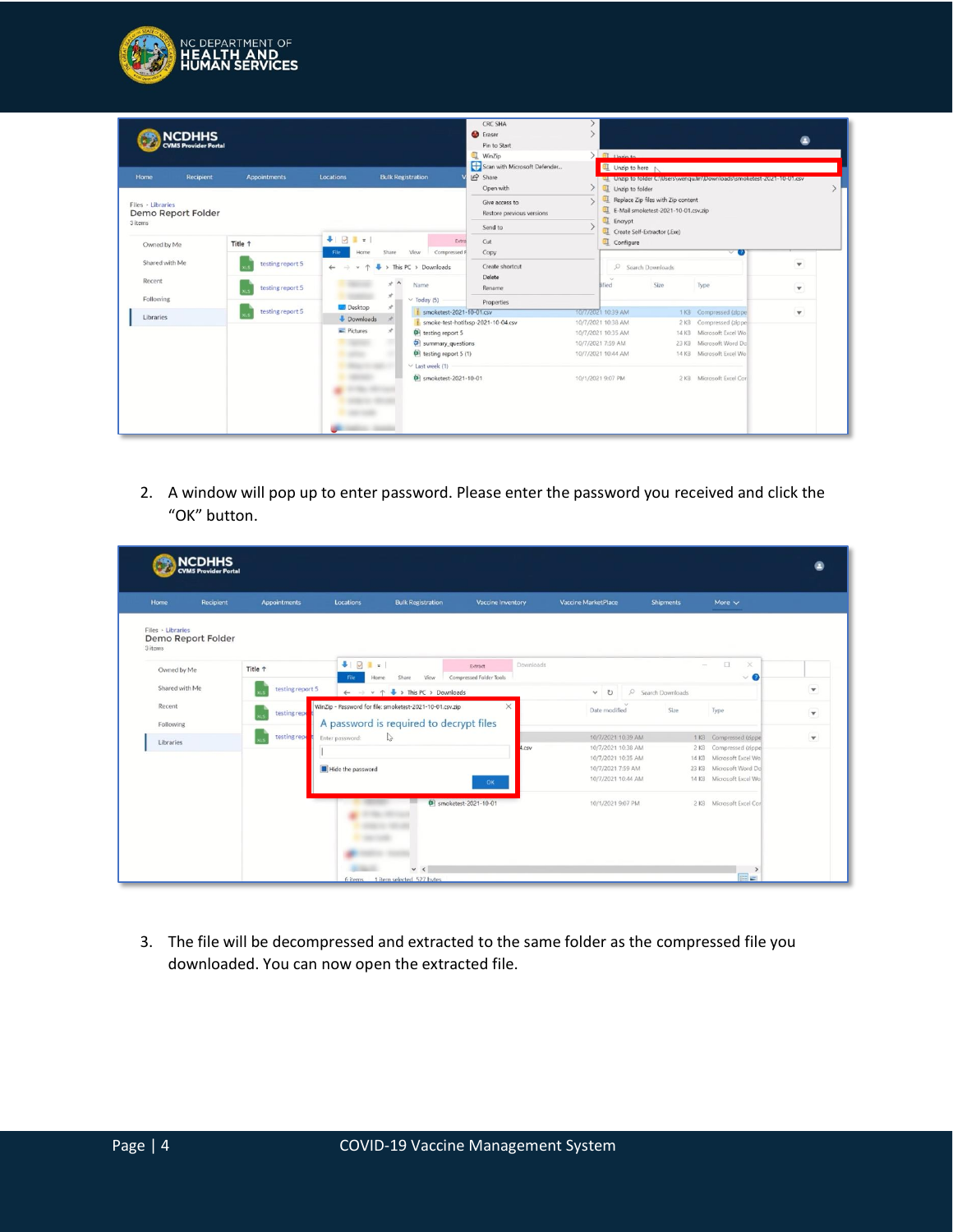

| J.<br>$\overline{\mathbf{v}}$<br>File<br>Home | Share                          | Downloads<br>Extract<br>Compressed Folder Tools<br>View |              |               |                    |                  |                     |
|-----------------------------------------------|--------------------------------|---------------------------------------------------------|--------------|---------------|--------------------|------------------|---------------------|
|                                               | $\rightarrow$                  | This PC $\rightarrow$ Downloads $\rightarrow$           | $\checkmark$ | U             | $\circ$            | Search Downloads |                     |
|                                               | $\hat{}$<br>À<br>$\mathcal{R}$ | Name<br>$\vee$ Today (5)                                |              | Date modified |                    | Size             | Type                |
| Desktop                                       | $\mathcal{R}$                  | smoketest-2021-10-01.csv                                |              |               | 10/7/2021 10:39 AM | 1 KB             | Compressed (zippe   |
| Downloads                                     | $\mathcal{N}$                  | smoke-test-hotifxsp-2021-10-04.csv                      |              |               | 10/7/2021 10:38 AM | 2KB              | Compressed (zippe   |
| $=$ Pictures                                  | $\mathcal{R}$                  | 연리<br>testing report 5                                  |              |               | 10/7/2021 10:35 AM | <b>14 KB</b>     | Microsoft Excel Wo  |
|                                               | п                              | w-<br>summary_questions                                 |              |               | 10/7/2021 7:59 AM  | 23 KB            | Microsoft Word Dc   |
|                                               |                                | testing report 5 (1)                                    |              |               | 10/7/2021 10:44 AM | <b>14 KB</b>     | Microsoft Excel Wo  |
|                                               |                                | $\vee$ Last week (1)<br>图 smoketes 2021-10-01           |              |               | 10/1/2021 9:07 PM  | $2$ KB           | Microsoft Excel Cor |
| This PC                                       |                                | $\langle$                                               |              |               |                    |                  | $\rightarrow$       |
| 1 item selected 527 hytes<br>6 items          |                                |                                                         |              |               |                    |                  | 阳中                  |

| 日                       | $\cup$ $\cup$ $\cup$ |      |             | ᢑ      |                      | smoketest-2021-10-01 -  |                                                                          | O    | Search |      |                      |              |   | Lin, Wenqu LW |   | 囨        | $\Box$          | ×                        |                  |
|-------------------------|----------------------|------|-------------|--------|----------------------|-------------------------|--------------------------------------------------------------------------|------|--------|------|----------------------|--------------|---|---------------|---|----------|-----------------|--------------------------|------------------|
| File                    |                      | Home |             | Insert |                      | Page Layout             | Formulas                                                                 | Data | Review | View | Help                 |              |   |               |   | IR Share | $\Box$ Comments |                          |                  |
| A1                      |                      |      | $\mathbf v$ |        |                      | $f_x$<br>Age            |                                                                          |      |        |      |                      |              |   |               |   |          |                 | $\checkmark$             | ×                |
|                         |                      |      | B           |        |                      | $\mathsf{D}$            | E                                                                        | F    | G      | H    | $\mathbf{1}$         | $\mathsf{J}$ |   | K             | L | M        | $\mathsf{N}$    | ۸                        |                  |
|                         | Age                  |      | Id          |        |                      |                         | Second Dc Contact Ni Vaccine St Account P Created Da Case Number         |      |        |      |                      |              |   |               |   |          |                 |                          |                  |
| $\overline{c}$          |                      |      |             |        |                      |                         | 61 50035000(Recipient   Recipient   Dose 1 Ad 1/1/1960 6/17/2021 9750560 |      |        |      |                      |              |   |               |   |          |                 |                          |                  |
| $\overline{\mathbf{3}}$ |                      |      |             |        |                      |                         | 61 50035000(Recipient   Recipient   Dose 1 Ad 1/1/1960 6/17/2021 9750570 |      |        |      |                      |              |   |               |   |          |                 |                          |                  |
| $\overline{4}$          |                      |      |             |        |                      |                         | 61 50035000(Recipient   Recipient   Dose 1 Ad 1/1/1960 6/17/2021 9750573 |      |        |      |                      |              |   |               |   |          |                 |                          |                  |
| 5                       |                      |      |             |        |                      |                         | 61 50035000(Recipient   Recipient   Dose 1 Ad 1/1/1960 6/17/2021 9750575 |      |        |      |                      |              |   |               |   |          |                 |                          | sed (zippe)      |
| 6                       |                      |      |             |        |                      |                         | 61 50035000(Recipient   Recipient   Dose 1 Ad 1/1/1960 6/17/2021 9750577 |      |        |      |                      |              |   |               |   |          |                 |                          | sed (zippe)      |
| $\overline{7}$          |                      |      |             |        |                      |                         | 61 50035000(Recipient   Recipient : Dose 1 Ad 1/1/1960 6/17/2021 9750590 |      |        |      |                      |              |   |               |   |          |                 |                          | Excel Wo         |
| 8                       |                      |      |             |        |                      |                         | 42 50035000(Recipient Itree aa1 Dose 1 Ad 6/8/1979 8/16/2021 9751200     |      |        |      |                      |              |   |               |   |          |                 |                          | Word Do          |
| 9                       |                      |      |             |        |                      |                         |                                                                          |      |        |      |                      |              |   |               |   |          |                 |                          | Excel Wo         |
| 10                      |                      |      |             |        |                      |                         |                                                                          |      |        |      |                      |              |   |               |   |          |                 |                          |                  |
| 11                      |                      |      |             |        |                      |                         |                                                                          |      |        |      |                      |              |   |               |   |          |                 |                          |                  |
| 12                      |                      |      |             |        |                      |                         |                                                                          |      |        |      |                      |              |   |               |   |          |                 |                          | <b>Excel Cor</b> |
| 13                      |                      |      |             |        |                      |                         |                                                                          |      |        |      |                      |              |   |               |   |          |                 |                          |                  |
| 14                      |                      |      |             |        |                      |                         |                                                                          |      |        |      |                      |              |   |               |   |          |                 |                          |                  |
| 15                      |                      |      |             |        |                      |                         |                                                                          |      |        |      |                      |              |   |               |   |          |                 |                          |                  |
| 16                      |                      |      |             |        |                      |                         |                                                                          |      |        |      |                      |              |   |               |   |          |                 | $\overline{\phantom{a}}$ |                  |
|                         |                      |      |             |        | smoketest-2021-10-01 | (F)                     |                                                                          |      |        |      | $\overline{4}$<br>E) |              |   |               |   |          |                 | $\,$                     |                  |
| Ready                   |                      |      |             |        |                      |                         |                                                                          |      |        |      |                      |              | 囲 | 回<br>匹        |   |          | $+$             | 100%                     |                  |
|                         |                      |      |             |        | 6 items              | 1 item selected 1.15 KB |                                                                          |      |        |      |                      |              |   |               |   |          |                 |                          | ><br>建压          |
|                         |                      |      |             |        |                      |                         |                                                                          |      |        |      |                      |              |   |               |   |          |                 |                          |                  |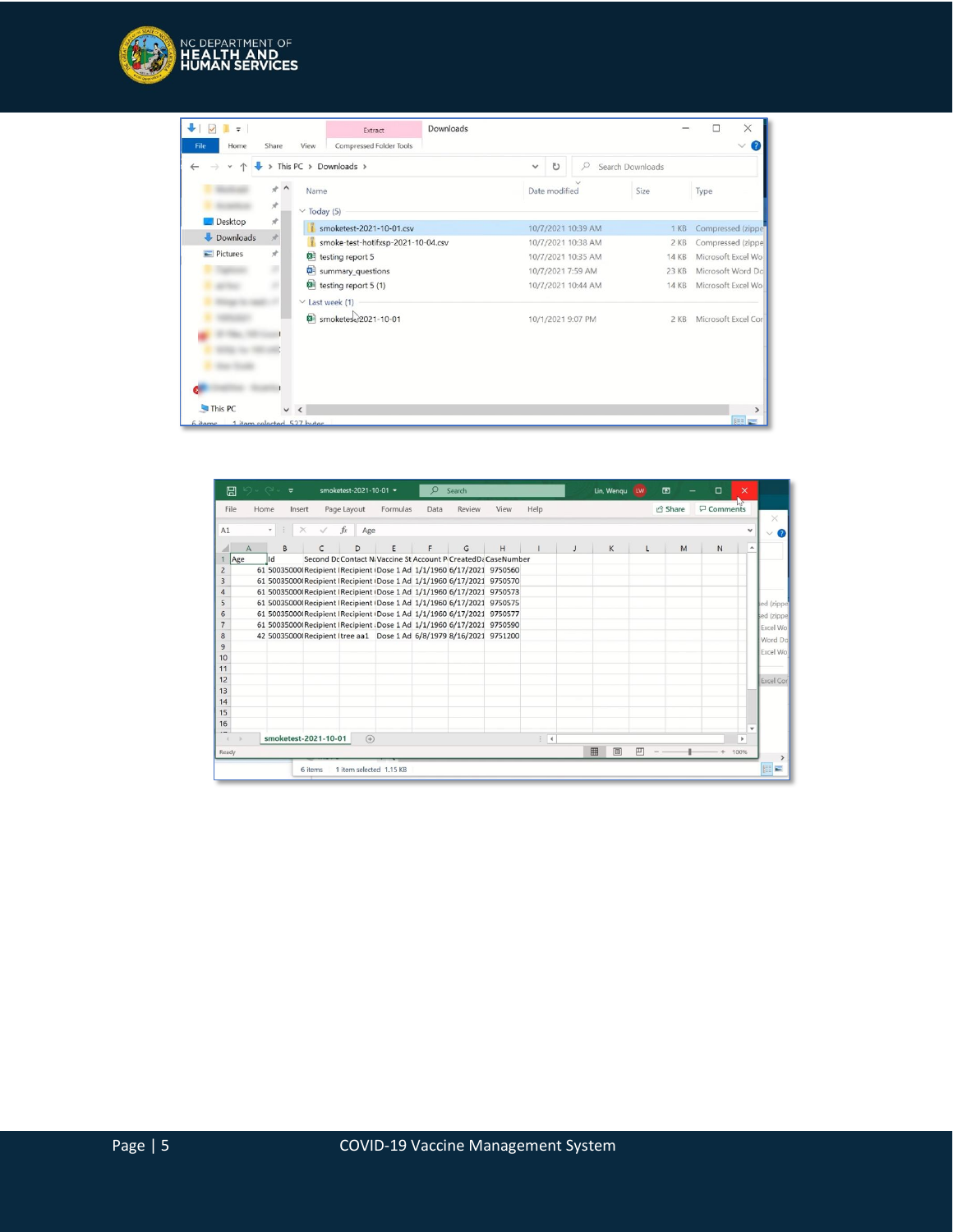

### **Option 2: Opening downloaded compressed file using 7-Zip**

If you choose to use 7-Zip to open the downloaded compressed shared file, follow these steps:

1. Right click on the file, select "7-Zip". On the following picklist, select "Extract Here".

|                                                                                                                         | NCDHHS<br>CVMS Provider Portal |                                                                     |                                                                                                                                            |                                                                                                                                                                                                                                                                                   |                                                                                                                                                                                                                                                                                          |                                                                                                                                                                                                                                                                                                                                                                                                                                                                     | ⋒                                                                          |
|-------------------------------------------------------------------------------------------------------------------------|--------------------------------|---------------------------------------------------------------------|--------------------------------------------------------------------------------------------------------------------------------------------|-----------------------------------------------------------------------------------------------------------------------------------------------------------------------------------------------------------------------------------------------------------------------------------|------------------------------------------------------------------------------------------------------------------------------------------------------------------------------------------------------------------------------------------------------------------------------------------|---------------------------------------------------------------------------------------------------------------------------------------------------------------------------------------------------------------------------------------------------------------------------------------------------------------------------------------------------------------------------------------------------------------------------------------------------------------------|----------------------------------------------------------------------------|
| Home                                                                                                                    | Recipient                      | <b>Appointments</b>                                                 | Locations                                                                                                                                  | <b>Bulk Registration</b>                                                                                                                                                                                                                                                          | Vaccine MarketPlace<br><b>Vaccine Inventory</b>                                                                                                                                                                                                                                          | <b>Shipments</b><br>More $\vee$                                                                                                                                                                                                                                                                                                                                                                                                                                     |                                                                            |
| Files > Libraries<br>Demo Report Folder<br>3 items<br>Owned by Me<br>Shared with Me<br>Recent<br>Following<br>Libraries |                                | Title 1<br>testing report 5<br>testing report 5<br>testing report 5 | $+ 21.7$<br>File<br>Share<br>Home<br>$\leftarrow$<br><b>Desktop</b><br>$\rightarrow$ Downloads<br>Pictures<br><b>sam</b><br>HC.<br>This PC | Extract<br>Compressed Folder Tools<br>View<br>> This PC > Downloads<br>$\hat{ }$<br>Name<br>$\vee$ Today (5)<br>smoketest-2021-10-01.csv<br>smoke-test-hotifxsp-2021-10-<br><sup>3</sup> testing report 5<br>summary_questions<br><sup>(3)</sup> testing report 5 (1)<br>$\vee$ < | Downloads<br>Open<br>Open in new window<br>Classify and protect<br>Extract All<br>$7 - Zip$<br>CRC SHA<br>e Eraser<br>Pin to Start<br>WinZip<br>Scan with Microsoft Defender<br>$\overrightarrow{P}$ Share<br>Open with<br>Give access to<br>Restore previous versions<br>Send to<br>Cut | $\Box$<br>$\times$<br>$\vee$ 0<br><b>arch Downloads</b><br>Type<br>Size<br>Open archive<br>Open archive<br><b>Extract files</b><br>Extract Here N<br>Extract to "smoketest-2021-10-01.csv\"<br>Test archive<br>Add to archive<br>Compress and email<br>Add to "smoketest-2021-10-01.csv.zip.7z"<br>Compress to "smoketest-2021-10-01.csv.zip.7z" and email<br>Add to "smoketest-2021-10-01.csv.zip.zip"<br>Compress to "smoketest-2021-10-01.csv.zip.zip" and email | $\overline{\phantom{a}}$<br>$\boldsymbol{\mathrm{v}}$<br>m<br>$\mathbf{v}$ |
|                                                                                                                         |                                |                                                                     | 5 itame 1 itam calartari 527 hutao                                                                                                         |                                                                                                                                                                                                                                                                                   |                                                                                                                                                                                                                                                                                          | <b>Double and</b>                                                                                                                                                                                                                                                                                                                                                                                                                                                   |                                                                            |

2. A window will pop up to enter password. Please enter the password you received and click the "OK" button.

| 220%                                       | . 2021-10-01.csv.zip     |                                     | ×                    |
|--------------------------------------------|--------------------------|-------------------------------------|----------------------|
| Elapsed time:<br>Remaining time:<br>Files: | 00:00:31<br>$\mathbf{0}$ | Total size:<br>Speed:<br>Processed: | 1186<br>$\mathbf{0}$ |
| Compression ratio:                         | Enter password           | ×                                   | $\mathbf 0$          |
| Extracting<br>smoketest-2021-10-01.csv     | Enter password:          |                                     |                      |
|                                            | Show password            |                                     |                      |
|                                            | OK                       | Cancel                              |                      |
|                                            |                          |                                     | W                    |
|                                            | Background               | Pause                               | Cancel               |